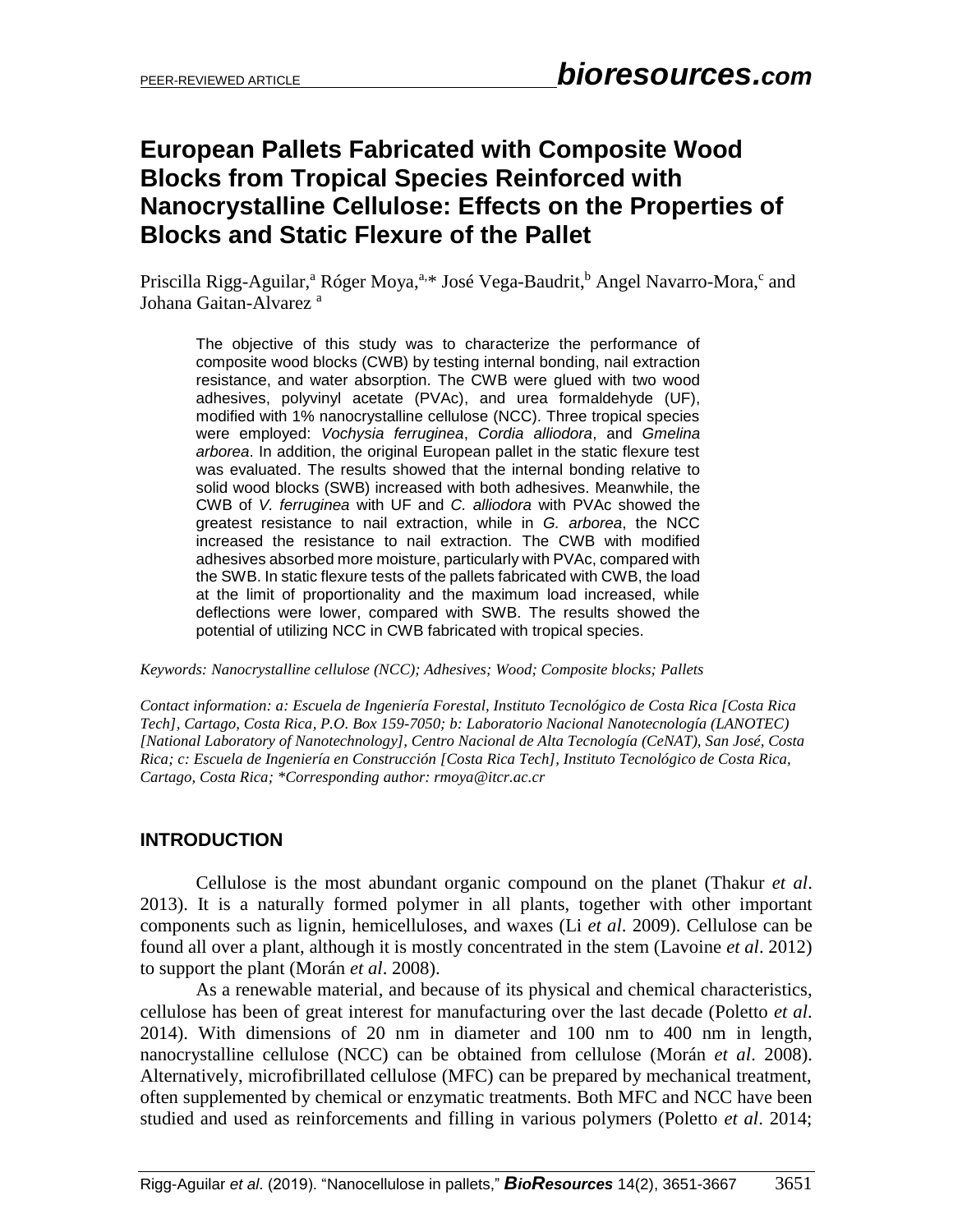Khanjanzadeh *et al*. 2018; 2019) due to the strength properties conferred by NCCs crystalline nature (Atta-Obeng *et al*. 2013) and their biodegradability (Liew *et al*. 2015).

Wood is a renewable material with good structural resistance that competes with other non-renewable materials (Tsoumis 1968). However, wood has the inconvenience that over 40% of the raw material becomes waste during the industrialization process (Espinoza-Durán and Moya 2013; Jadin *et al.* 2017), which can become a problem unless adequate management measures are taken, particularly in underdeveloped countries like Costa Rica (Gaitán-Álvarez *et al*. 2017). Some industries in more industrialized countries employ wood wastes as a raw material to develop other products, such as wood composites or to use for energy production (Thakur *et al*. 2014).

In addition to the problem of wood waste in Costa Rica, stubble from pineapple plantations is another source of waste. The annual pineapple (*Ananas comosus*) world crop, approximately 24.8 million tons produced (Darnaudery *et al*. 2018), produces large amounts of residues in the forms of unused leaves, stems, crowns, and fruit peels (Rattanapoltee and Kaewkannetra 2014). Nearly 300 tons of stubble per pineapple-sown hectare are produced in Costa Rica (Moya *et al*. 2016), where these wastes, as in other countries, have not yet received adequate management (Moya and Camacho 2014). Because this is a slow-decaying material, toxic herbicides, such as N,N'-dimethyl-4,4' bipyridinium dichloride (paraquat), are commonly used; paraquat is a soil contaminating herbicide with accumulative toxicity (Moya *et al*. 2016).

One possible application for the pineapple wastes is the extraction of natural fibers for manufacturing ropes and textiles, among other products (Moya and Camacho 2014), or for pulp production (Moya *et al*. 2016). However, recent research presents the possibility of extracting NCC from the pineapple fibers and use of the NCC for reinforcing wood composites (Pirayesh *et al*. 2013; Balakrishnan *et al*. 2018; Rigg-Aguilar *et al*. 2019).

Wood and pineapple residues can be converted into lignocellulosic composites, generally achieving better properties than solid wood. These composites are the result of particle bonding (Rowell 2012), which increases their mechanical properties (Moya *et al*. 2015a, 2015b; Chaabouni and Boufi 2017). The final densities of the wood composites range between 0.6 g·cm<sup>-3</sup> and 0.7 g·cm<sup>-3</sup> (Rangel *et al.* 2017). The particles are moistened with fillings or adhesives that increase their internal bond resistance and are bonded by thermal pressure (Salari *et al*. 2013).

Several studies have shown that the addition of cellulose, either as NCC or MFC, to urea formaldehyde and polyvinyl acetate (two of the most important adhesives) improves their performances in lignocellulosic composites (*e.g.*, wood composites) (Thakur and Singha 2010; Aydemir 2014; Kwon *et al*. 2015; Ayrilmis *et al*. 2016; Mahrdt *et al*. 2016; Chaabouni and Boufi 2017; Khanjanzadeh *et al*. 2018, 2012).

Despite advances in the production of wood composites in Costa Rica, the development of composite-based products is limited. Consequently, the use of wastes is scarce (Serrano and Moya 2012). Therefore, an important market for composites can be visualized in this country. For example, 50% of timber consumption in Costa Rica is destined for pallet fabrication (Barrantas and Ugalde 2017), utilizing woody species such as *Gmelina arborea*, *Cordia alliodora*, and *Vochysia ferruginea* (Rigg-Aguilar *et al*. 2019).

As for pallet production, a high percentage are of European type, fabricated with blocks 10 cm  $\times$  10 cm  $\times$  10 cm obtained from logs with diameters greater than 20 cm (Rigg-Aguilar *et al*. 2019), which can have high commercial value in the fabrication of other products (Serrano and Moya 2012; Jadin *et al.* 2017). This log dimension is large for the diameters produced in fast-growth forest plantations in Costa Rica (Serrano and Moya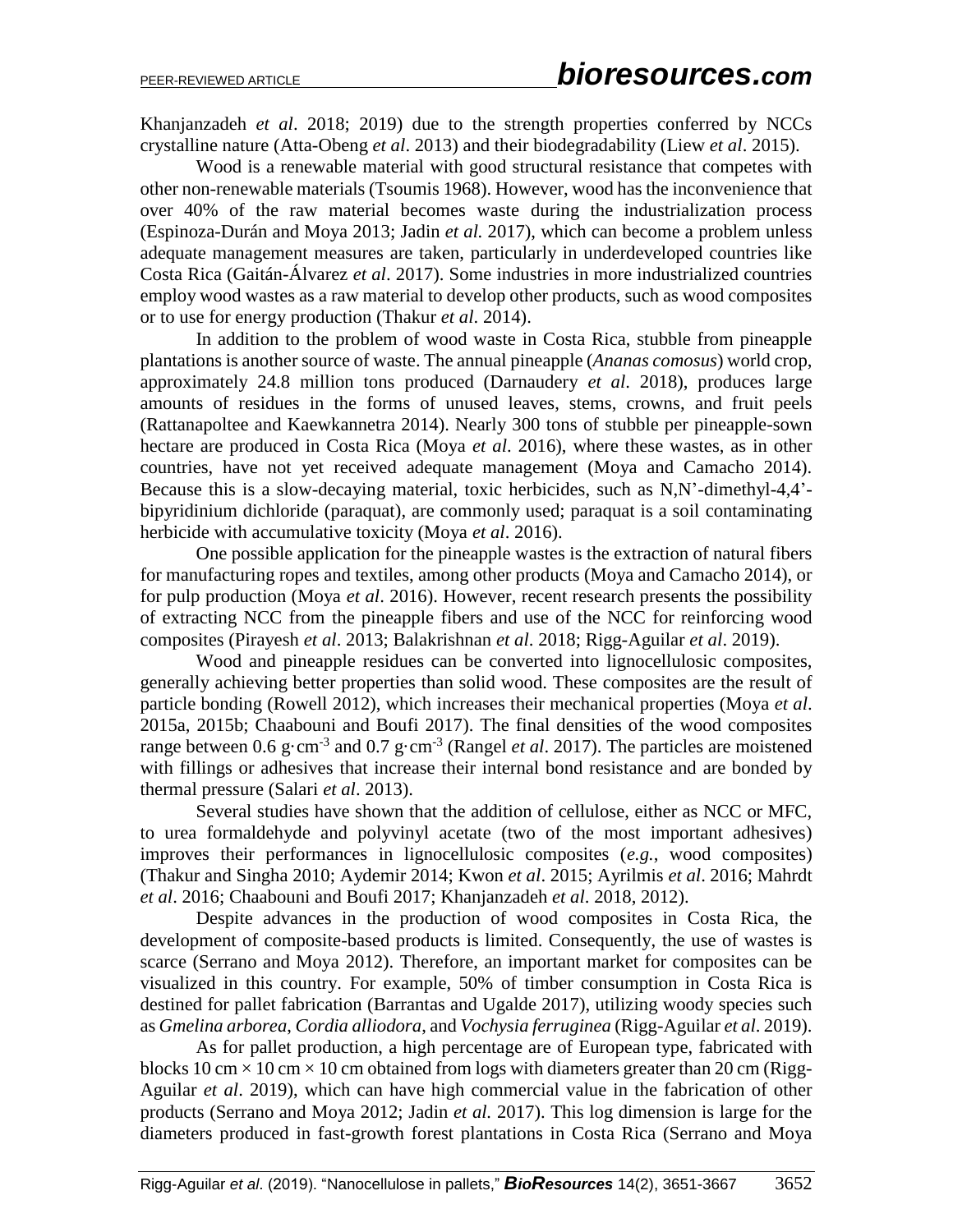2012). Therefore, producers are seeking alternatives for producing blocks from wood composites or other lignocellulosic materials (Zivic *et al*. 2017), as there is experience in other countries manufacturing pallets using blocks produced with wood wastes (Kain *et al*. 2013; Zivic *et al*. 2017).

Consequently, there is interest in the Costa Rican industry to fabricate composite wood blocks (CWB) to produce European-type pallets from timber and pineapple residues *via* extracting the NCC and applying it to the adhesives. Therefore, the objective of this study was to characterize CWB and their use for European-type pallet fabrication. Three tropical forest species (*Cordia alliodora*, *Gmelina arborea*, and *Vochysia ferruginea*) glued with two adhesives, polyvinyl acetate and urea formaldehyde, modified with 1% NCC, were studied. The tests evaluated the internal bond resistance, nail extraction, water absorption, and the static flexure of European pallets fabricated with CWB.

## **EXPERIMENTAL**

#### **Materials**

The NCC was provided by the Laboratorio Nacional de Nanotecnología (LANOTEC, San José, Costa Rica). It was extracted from pineapple (*Ananas comosus*) peel through a two-stage acid hydrolysis process. The NCC sizes were between 20 nm and 40 nm in diameter, and its concentration was  $0.066$  g·mL<sup>-1</sup>. The details of the extraction and characterization can be found in Camacho *et al*. (2017) and Rigg-Aguilar *et al*. (2019).

Two adhesive types were employed: polyvinyl acetate (PVAc) and urea formaldehyde (UF). The PVAc (Resistol™ MR 850; Henkel, Düsseldorf, Germany) technical product description indicates that the resin is water-based PVAc, with 54.5% to 55% solid contents and a viscosity between 1.6 Pa.s and 2.0 Pa.s. The UF (Resina CR-560 U-F; Química Centroamericana, Quibor, S.A., Managua, Nicaragua) is also water-based, with four components: resin (51%), water (26%), wheat flour as agglutinant (20%), and ammonium sulfate as catalyzer (3%). The technical description indicates that the pure resin contains 64% to 65% solid contents and has a viscosity of 650 cP to 900 cP. The total solid content of the complete adhesive with the four components is 48%.

The wood used to evaluate the effects of nanocellulose in the two adhesives came from three tropical plantation species in Costa Rica: *Gmelina arborea* Roxb. (melina), *Vochysia ferruginea* Mart. (botarrama), and *Cordia alliodora* Ruiz & Pav. (laurel). These three are commonly used for pallet fabrication (Barrantas and Ugalde 2017) and are commercially prevalent in Costa Rica (Tenorio *et al*. 2016).

The wood utilized came from plantations with ages ranging between 7 y and 9 y. The *C. alliodora* came from CATIE-Turrialba (09° 53' 00" N, 83° 38' 01" W, 602 m a.s.l., 9-years-old), the *G. arborea* came from Bonifacio, Limón (09° 46' 43" N, 82° 54' 59" W, 42 m a.s.l., 8-years-old), and the *V. ferruginea* came from Búfalo, Limón (10° 00' 21" N, 83° 10' 23" W, 25 m a.s.l., 7-years-old). Approximately 7 to 8 trees per species were felled. For the pallets fabricated with solid wood, the *G. arborea* was utilized.

#### *NCC in wood adhesives*

The effects of 1% concentration NCC in the two wood adhesives (PVAc and UF) were evaluated according to the results obtained by Rigg-Aguilar *et al*. (2019). The 1% concentration (w/w) was added according to the percentage of solids in each adhesive (55% for PVAc and 48% for UF).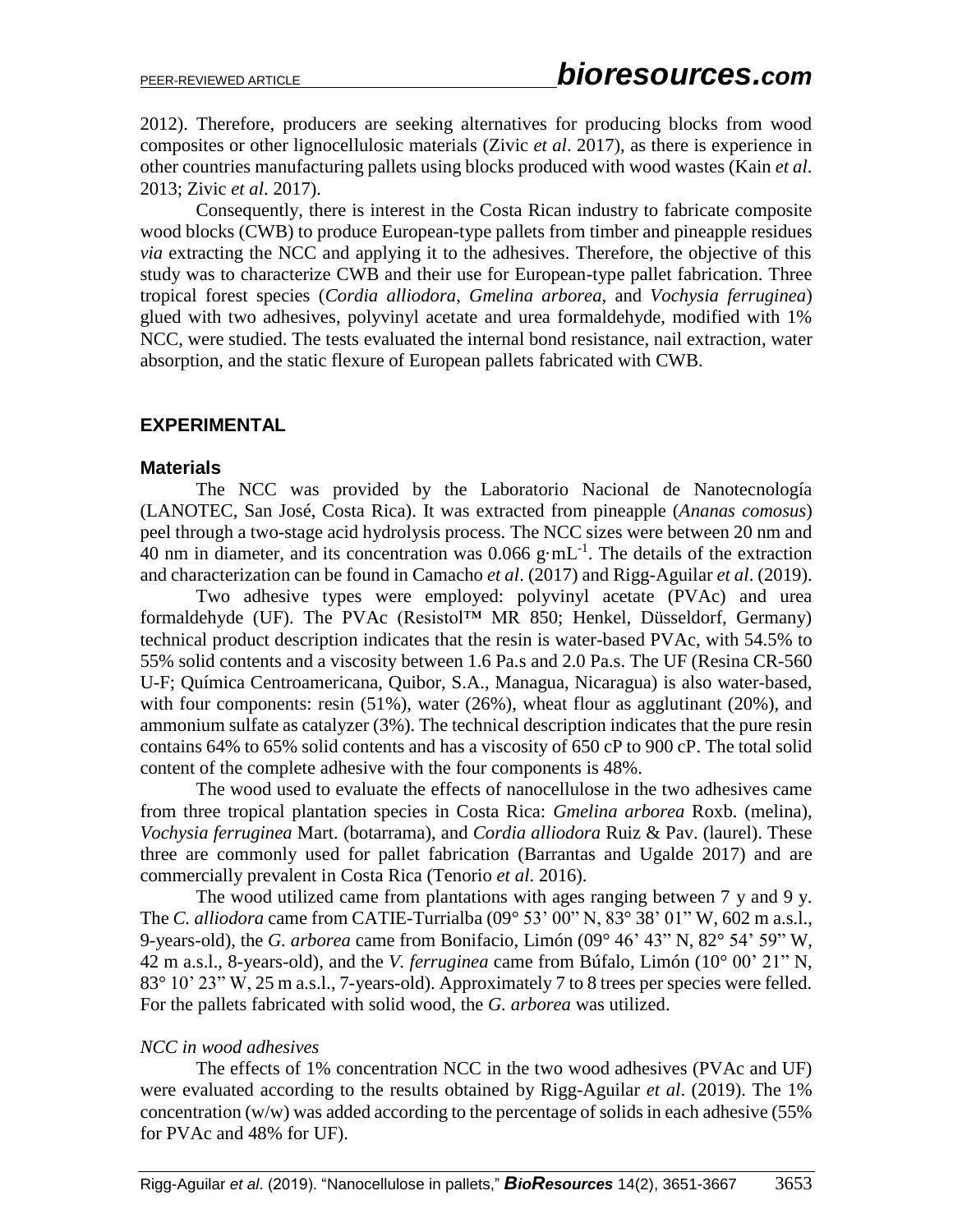The mixture of NCC with adhesives was prepared as follows: First, 150 g of PVAc was placed into a receptacle and stirred with an inclined-blade agitator (45°) at 1600 rpm. Then, the NCC gel (approximately 12.5 mL for 1% concentration) was slowly added into the adhesive. Stirring of the NCC-adhesive mixture was continued for 10 min. For the UF, which has 4 components (resin, water, wheat flour, and ammonium sulfate as catalyzer), 76.5 g of the resin was initially mixed with 10.9 mL of NCC and stirred for 5 min at 1600 rpm with an inclined-blade agitator (45°). Then, the rest of the components were added (28.10 to 33.55 mL of water, 30 g flour, and 4.5 mL catalyzer), while stirring was continued for an additional 5 min.

#### *CWB manufacturing*

The CWB were 10 cm  $\times$  10 cm  $\times$  10 cm, and were composed of wood particles from *V. ferruginea*, *C. alliodora*, and *G. arborea*, employing the NCC-modified adhesive. First, chips were obtained from 60 logs (1-m-long and of varying diameter) of the three species. The chips were ground, and the material was sieved to obtain sizes between 3 mm and 10 mm, with moisture contents between 2% and 4%.

Next, 550 g of dry particles were mixed with 100 g of NCC-modified adhesive (18% of total chip weight) for UF and 66 g (12% of total chip weight) for PVAc. The adhesive was slowly added to the particles while stirring over 4 min. The glued particles were placed into a mold and pressed for 5 min with a 60 ton capacity universal testing machine (model: Super L60; Tinius Olsen, Horsham, PA, USA). The mold was then heated to 180 °C, while the pressure was applied for 60 min to 75 min to obtain the CWB. Lastly, the CWB were conditioned to a 12% moisture content for two weeks.

A total of 72 CWB (2 adhesives  $\times$  2 concentrations (1% and 0%)  $\times$  9 blocks per pallet  $\times$  2 samples) were fabricated to manufacture the pallets for each species, with the same number of blocks (2 adhesives  $\times$  2 concentrations (1% and 0%)  $\times$  9 blocks per pallet  $\times$  2 samples) to perform the tests with the composite wood with the modified adhesive.

#### *Effect of the NCC in CWB for making European pallets*

In the first stage, flexure in European pallets was tested using CWB with 1% NCC concentration and fabricated with particles from *G. arborea*, *V. ferruginea*, and *C. alliodora*. In the second stage, CWB fabricated with particles of the three species using both adhesives and 1% NCC concentration were evaluated in the following tests: internal bond, resistance to extraction of pallet nails, and percentage of water absorption. Additionally, the CWB fabricated with 1% NCC concentration were compared in the same tests with the blocks fabricated with adhesive without NCC and with solid wood blocks (SWB) of the same species.

#### **Methods**

#### *Internal bond and perpendicular tension resistance in CWB*

A total of five different CWB fabricated with the two adhesives and modified with 1% NCC were cut according to Fig. 2c, obtaining four samples of 5 cm  $\times$  5 cm  $\times$  10 cm per block. Thus, 20 samples per treatment were obtained (two adhesives: NCC-modified and NCC-unmodified). The internal bond test was performed in accordance with the ASTM D1037-12 (2018) standard. The bonding strength of the CWB was compared with the grain-perpendicular tension strength of the SWB (Fig. 1d). For this purpose, SWB in green condition for European pallets were obtained from Maderas Bosque Verde S.A. (Cartago, Costa Rica). The SWB were cut according to Fig. 1b, and eight samples of 5 cm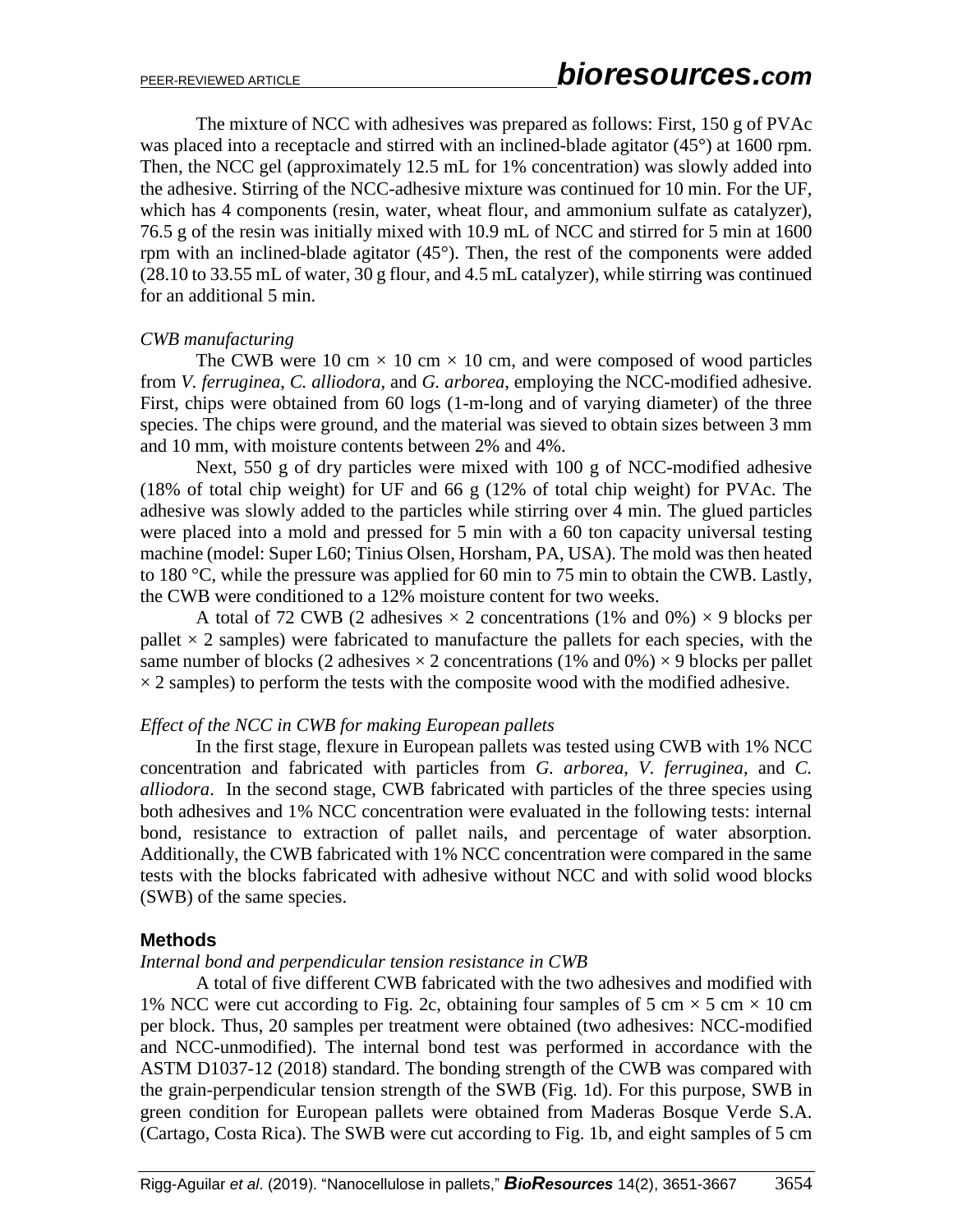$\times$  5 cm  $\times$  6.3 cm were obtained (Fig. 1d). Therefore, 24 samples per treatment were tested, following the ASTM D143-14 (2018) standard.

### *Resistance to nail extraction in CWB*

Five CWB (10 cm  $\times$  10 cm  $\times$  10 cm) with both adhesives (PVAc and UF), 1% NCC-modified and unmodified (0% NCC), and five SWB from each species were utilized to measure the resistance to nail extraction. In both cases, the ASTM D1761-12 (2018) standard was followed, inserting pallet nails 5-cm-long (12.5 caliber with a 32º angle spiral) to a depth of 32 mm at each side of the block, with a minimum distance between the nails and the edge of the block of 2.54 cm. The nails were inserted on all sides of the blocks to determine the lateral and transverse resistance. For the composite wood blocks, the transverse directions were defined as the sections where compression was exerted, while the lateral directions were the sections perpendicular to the direction of the compression force at the time of block fabrication. There were 30 tests per treatment.

#### *Water absorption*

Samples sized 5 cm  $\times$  5 cm  $\times$  2.54 cm were obtained from the five conditioned CWB per treatment (Fig. 1e). The samples were vertically placed into trays with water covering the bottom up to 2.54 cm for 24 h, in accordance with the ASTM D1037-12 (2018) standard. The weight was recorded before placement into water and after 24 h. Water absorption was calculated for each of the samples according to the ratio of the weight of the water absorbed to the weight of the sample before the absorption test, and expressed as a percentage.

## *Pallet fabrication*

The pallets were fabricated at Maderas Bosque Verde S.A. (Cartago, Costa Rica). The European pallets were 1.10-m-long, 0.98-m-wide, and 0.15-m-high (Fig. 1a). The upper boards were 10.1-cm-wide and 1.8-cm-thick; seven boards were placed. In both cases, *G. arborea* was utilized. The pallets were nailed employing a 6 bar pressure pneumatic pistol (Unicorn Fasteners Co., Ltd., Tianjin, China), 2 nails per board (5-cmlong, 12.5 caliber, and 32º angle spiral). The lower side of the pallet featured three *G. arborea* boards supporting the blocks and three boards perpendicular to the first three, measuring 8.3-cm-wide and 1.8-cm-thick. Each block was nailed with two nails to the lower boards.

## *Static flexure of the complete pallet*

The pallets fabricated with CWB, as well as with SWB, were tested for their flexural strength according to the ISO 8611-1 (2013) standard, in which the pallet is placed on its sides while a double load is applied on the sections between the blocks (Fig. 1b) at 60 N/min. A crackmeter sensor was placed at each side of the pallet to measure the vertical deflection at the central section of the pallet. During the test, the load and the deflection were recorded in periods of 4 s until the pallet failed. These data were utilized to calculate the load and deflection at the limit of proportionality  $(L_{LP}$  and  $D_{LP}$ ) and the maximum load and deflection ( $L_{\text{max}}$  and  $D_{\text{max}}$ ) of the pallet based on the calculations of ISO 8611-1 (2013). At the end of the test, the different failure types that occurred to the pallet were recorded.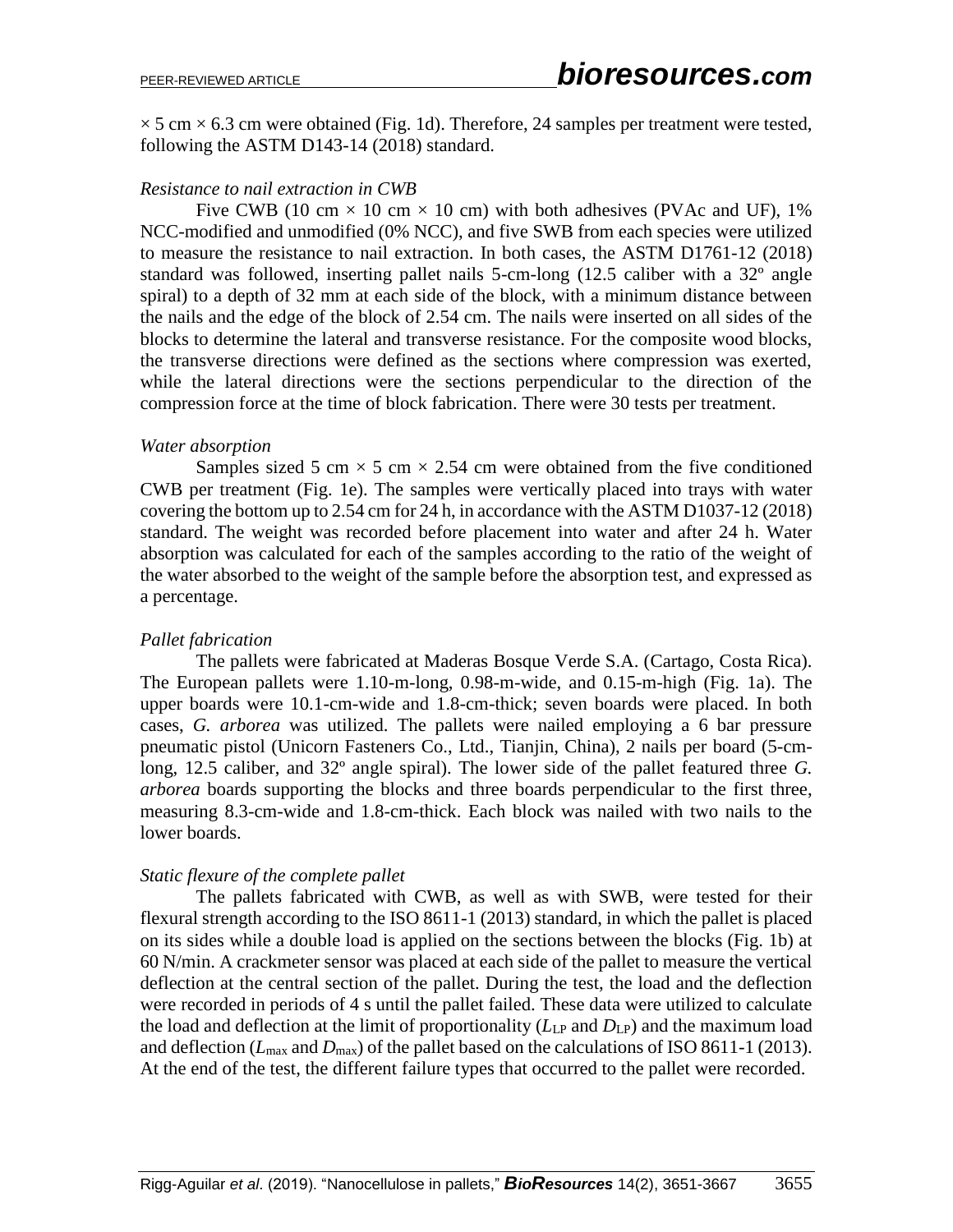# PEER-REVIEWED ARTICLE *bioresources.com*





**Fig. 1.** (a) Dimensions and aspect of the pallet fabricated with composite wood; (b) pallet flexural test; cutting patterns to obtain the samples for tests: (c) internal bond, (d) perpendicular tension in SWB, and (e) water absorption

#### *Statistical analysis*

Assumptions of normal data distribution were evaluated by the Shapiro–Wilk test, with the variance homogeneity evaluated by Levene's test and the InfoStat software (InfoStat Company, version 2017, Buenos Aires, Argentina). Then, to determine differences among the means of the tests, an analysis of variance (ANOVA) test was applied, where the tests performed were the response variables, and the NCC concentration was the independent variable. Then, this analysis was accompanied by the Tukey test at 99% reliability to determine the differences between both NCC concentrations within the species per adhesive. As the internal bond and water absorption tests did not meet the assumptions, non-parametric tests were used: the Kruskal–Wallis test to determine differences between NCC concentrations and Steel's test to compare the CWB with the control (SWB).

## **RESULTS AND DISCUSSION**

#### **Internal Bond Resistance and Resistance to Nail Extraction of CWB**

Table 1 shows the internal bond resistance of the blocks used for pallets. Compared with tension parallel to the grain, the SWB showed statistically greater internal bond resistance values than those of the CWB with the unmodified adhesive and with NCCmodified adhesive in the three species. Modifying the adhesive with NCC did not affect the internal bond resistance of CWB fabricated with PVAc, as no significant differences were observed in the three species between the adhesives with or without NCC.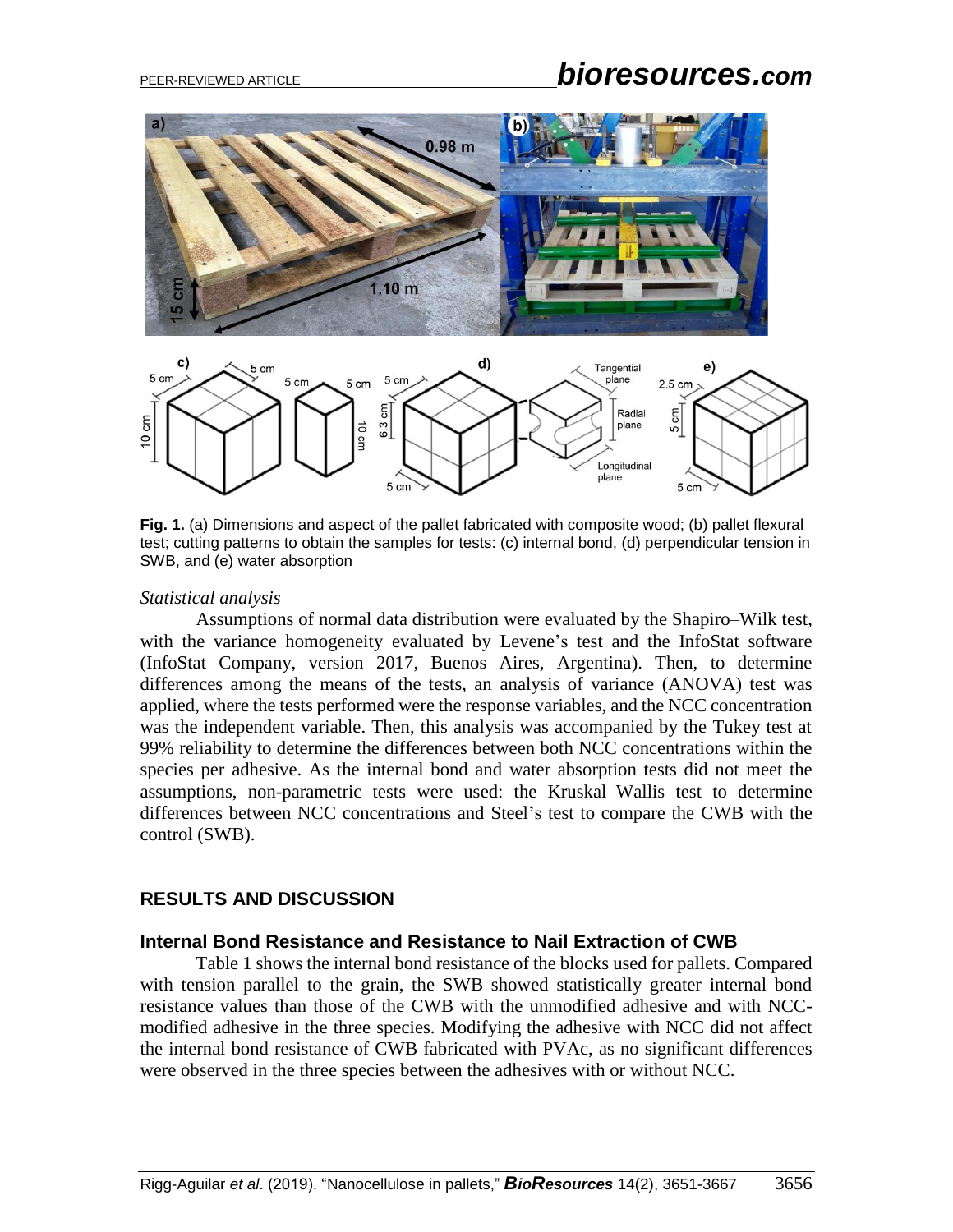**Table 1.** Internal Bond / Perpendicular Tension, Water Absorption, Pallet Nail Resistance, Moisture Content, and Density in Blocks Used in European Pallets Fabricated with *V. ferruginea*, *C. alliodora*, and *G. arborea* Particles Glued with PVAc and UF Adhesives With and Without NCC

| <b>Species</b> | Type of Block<br>(Adhesive, % NCC) |         | Internal Bond             | Water                      |                            | <b>Pallet Nail Resistance</b> |         | Density              |
|----------------|------------------------------------|---------|---------------------------|----------------------------|----------------------------|-------------------------------|---------|----------------------|
|                |                                    |         | Resistance                | Absorption                 | Lateral                    | Transverse                    | Content | (g/cm <sup>3</sup> ) |
|                |                                    |         | (MPa)                     | (%)                        | (N)                        | (N)                           | $(\% )$ |                      |
| V. ferruginea  | <b>SWB</b>                         |         | $2.09A$ (0.771)           | $39.0A$ (5.38)             | 398.4 <sup>A</sup> (92.0)  | $241.9A$ (59.4)               | 18.38   | 0.30                 |
|                | CWB with PVAc<br>adhesive          | 0.0     | $0.14B$ (0.041)           | 196.5 <sup>B</sup> (27.72) | 370.2 <sup>AB</sup> (90.7) | $252.5^A(47.0)$               | 9.07    | 0.57                 |
|                |                                    | 1.0     | $0.16B$ (0.049)           | 179.3 <sup>B</sup> (14.93) | 285.3 <sup>A</sup> (73.9)  | $224.3A$ (28.3)               | 8.28    | 0.58                 |
|                | CWB with UF<br>adhesive            | $0.0\,$ | $0.07A$ (0.033)           | $94.5^{\text{A}}$ (4.96)   | $532.5^B$ (60.9)           | 419.2 <sup>B</sup> (104.5)    | 10.03   | 0.62                 |
|                |                                    | 1.0     | $0.59B$ (0.123)           | $131.2B$ (11.47)           | $337.7^A(66.6)$            | $176.1^{\circ}$ (35.8)        | 8.18    | 0.61                 |
| C. alliodora   | <b>SWB</b>                         |         | $1.89A$ (0.622)           | 48.8 <sup>A</sup> (7.85)   | 391.3 <sup>A</sup> (119.2) | 200.8 <sup>A</sup> (36.9)     | 17.05   | 0.31                 |
|                | CWB with PVAc<br>adhesive          | 0.0     | $0.06B$ (0.028)           | 251.5 <sup>B</sup> (27.25) | $246.9B$ (71.0)            | $82.7^B(25.6)$                | 9.28    | 0.55                 |
|                |                                    | 1.0     | $0.06B$ (0.013)           | 240.8 <sup>B</sup> (17.99) | 393.5 <sup>A</sup> (96.5)  | $131.1B$ (21.0)               | 8.19    | 0.57                 |
|                | CWB with UF<br>adhesive            | 0.0     | $0.05^{\text{A}}$ (0.030) | $120.0^{A}$ (9.43)         | 464.1 <sup>A</sup> (114.3) | $285.6^B(63.7)$               | 10.20   | 0.60                 |
|                |                                    | 1.0     | $0.22B$ (0.058)           | 164.1 <sup>B</sup> (17.96) | 308.0 <sup>AB</sup> (57.0) | 192.3 <sup>AB</sup> (49.4)    | 7.47    | 0.61                 |
| G. arborea     | <b>SWB</b>                         |         | $2.00A$ (0.654)           | 64.9 <sup>A</sup> (14.07)  | 437.3 <sup>A</sup> (125.4) | $222.5^A$ (72.3)              | 40.87   | 0.39                 |
|                | CWB with PVAc                      | 0.0     | $0.01B$ (0.003)           | 151.6 <sup>B</sup> (31.88) | $107.3B$ (36.6)            | 40.2 $B(12.4)$                | 11.00   | 0.56                 |
|                | adhesive                           | 1.0     | $0.03B$ (0.009)           | 176.7 <sup>B</sup> (27.26) | $154.5^B$ (38.2)           | 65.7 $B(20.4)$                | 7.88    | 0.58                 |
|                | CWB with UF<br>adhesive            | 0.0     | $0.10^{B}$ (0.032)        | 67.5 <sup>AB</sup> (3.81)  | $251.0B$ (48.7)            | $186.7^A(47.4)$               | 10.83   | 0.62                 |
|                |                                    | 1.0     | $0.45^{\text{A}}$ (0.064) | $100.6B$ (8.70)            | $223.6^B$ (56.3)           | $173.5^A(43.5)$               | 8.24    | 0.63                 |

Values in parentheses represent standard deviations; average values identified with different letters are statistically different at  $\alpha = 0.01\%$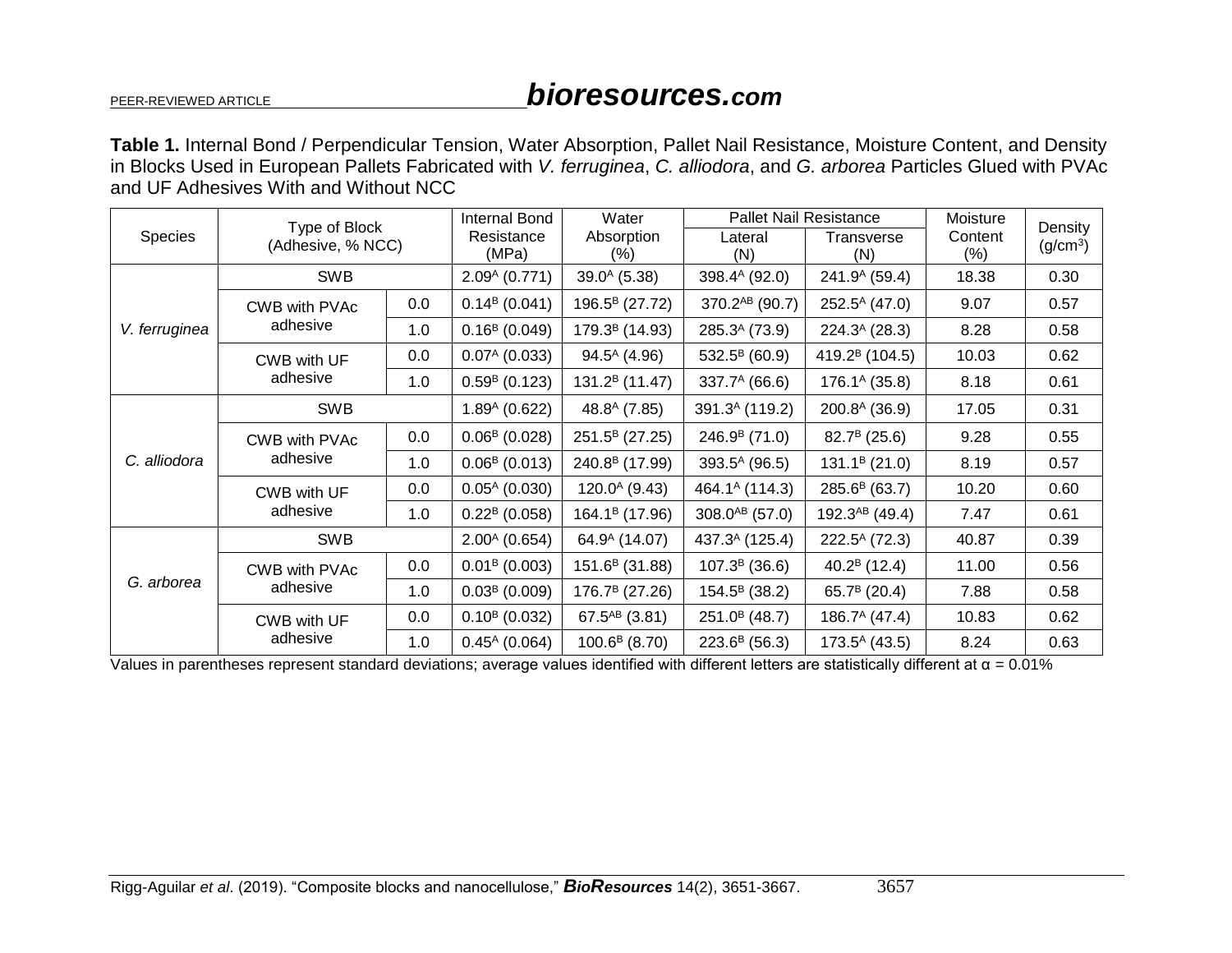In contrast, in the CWB fabricated with UF adhesive and modified with 1% NCC, the internal bond resistance increased significantly in relation to the CWB fabricated with unmodified adhesive (Table 1).

Meanwhile, the analysis between NCC concentrations of the CWB for each species per adhesive showed that, for *C. alliodora* and *G. arborea* with PVAc adhesive, nail extraction resistance increased in both sections with 1% NCC, which was statistically different only for the lateral section in *C. alliodora* (Table 1). In the rest of the cases, neither reinforcement from NCC nor statistical differences were observed in most of the comparisons.

The CWB of *V. ferruginea* and *C. alliodora* glued with 1% NCC presented resistances to nail extraction that were statistically equivalent to SWB of *V. ferruginea* and *C. alliodora*, both laterally and transversely, with the exception CWB with 1% NCC of *C. alliodora*, which had a lower transverse resistance than the SWB (Table 1). However, there was a slight increase in the resistance to nail extraction in the CWB without NCC with both types of adhesives, but this increasing was not statistically significant. There were exceptions, where CWB with PVAc adhesive without NCC had statistically lower lateral and transverse resistances than the SWB for *C. alliodora*, as well as lower lateral and transversal resistance than the SWB for *V. ferruginea*. In *G. arborea*, the SWB showed the greatest values of resistance to nail extraction compared to the CWB bonded with both adhesives, while the CWB with PVAc were statistically different from the control treatment.

Strength in the CWB is affected by varying aspects (Hoadley 2000; Carvalho *et al*. 2003), one of which is the size of the product. In this case, the blocks were 10 cm  $\times$  10 cm  $\times$  10 cm, which is rather large to be densified by compression. Vital *et al.* (1974) and Leng *et al*. (2017) mention that the strength of the products increases if the material is adequately densified, especially if performed by compression, as were the blocks in this project. Furthermore, densification by compression at temperatures above 100 °C facilitates plasticization of the wood particles (Hunt *et al*. 2017), thus increasing the internal bond strength. However, the CWB cannot achieve the values observed for SWB (Rangel *et al*. 2017).

The increases in the internal bond resistances of the CWB with NCC-modified UF adhesive in the three species (Table 1) is supported by the works of Veigel *et al*. (2011) and Zhang *et al*. (2011), who found increases in the internal bond strength of UF adhesive with added NCC. Kwon *et al*. (2015) mentions that the increase in the strength of NCCmodified adhesives is due to the fact that the cellulose fibers in the glue line merge with the adhesive inside the wood cavities, allowing better penetration; consequently, greater strength is needed to separate two wood pieces. Likewise, the reinforcement effect of the wood-adhesive interface is the result of the formation of a network between the NCC and the polymer chains of the adhesives (Grishkewich *et al*. 2017). Ramires and Dufresne (2012) and de Almeida Mesquita *et al*. (2018) explain that NCC's high contact area, high resistance to traction, and rigidity allow the formation of a crystal network that interacts with the adhesive, increasing its mechanical resistance.

Meanwhile, in thermoplastic adhesives such as PVAc, the addition of NCC can improve the low rigidity of the polymers, as well as adhesion in the glue line (Gindl-Altmutter and Veigel 2014). Different adhesion mechanisms occur within the interface of wood particles and adhesives, as the adhesive can penetrate the wood, allowing interlinking and greater internal adhesion. Moreover, internal strength within the adhesive allows the adhesive layer in the interface to remain bonded, improving the interactions and increasing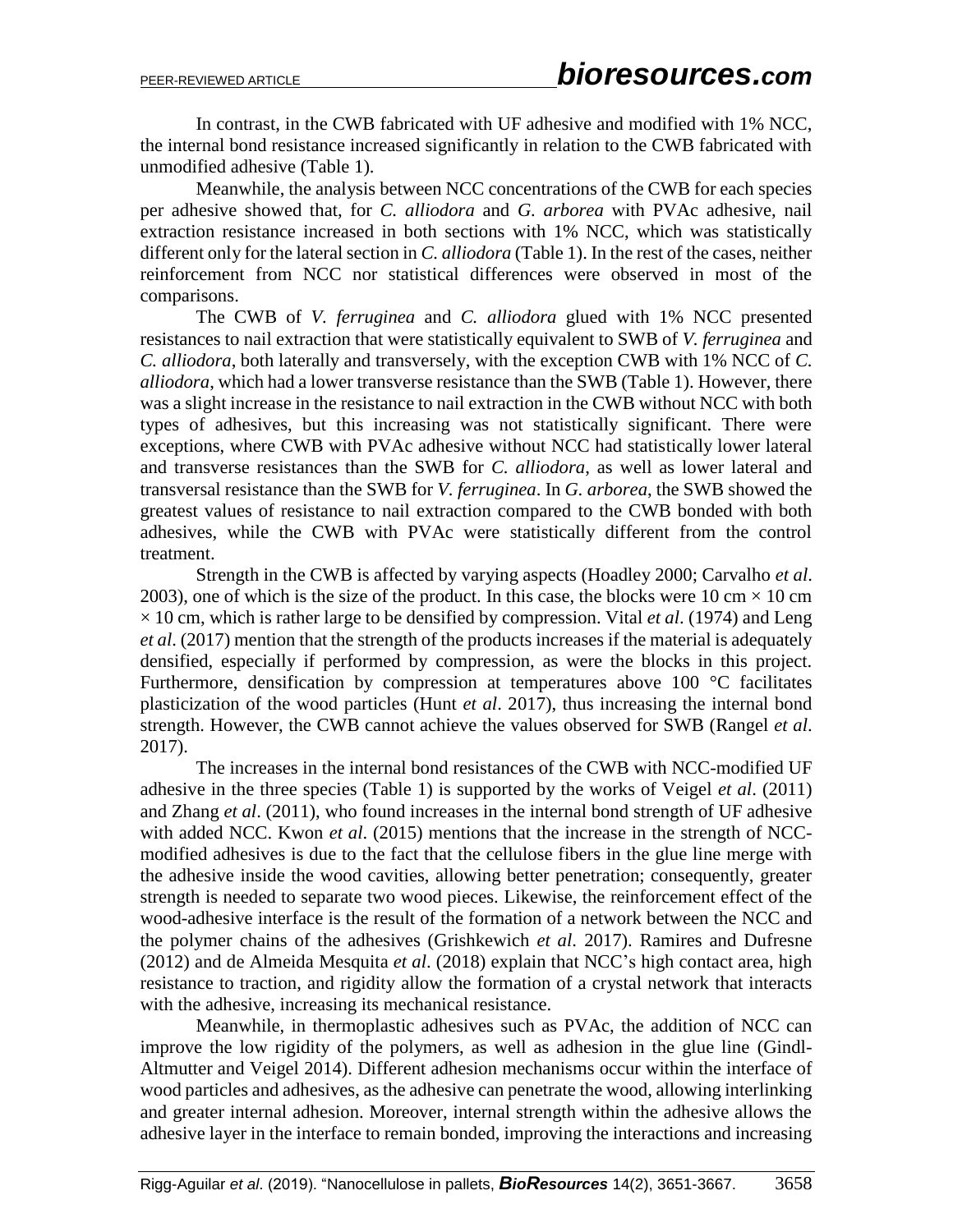the bonding strength (Gindl-Altmutter and Veigel 2014).

Modifying the PVAc adhesive with NCC did not improve the properties of the CWB in relation to CWB without NCC (Table 1). This result can be due to NCC producing a cracking effect inside the adhesive, decreasing the strength of the glue line (Gindl-Altmutter and Veigel 2014), which was reflected in the diminution of the resistance to nail extraction and of the internal bond strength of the blocks. Therefore, PVAc application to CWB had no beneficial effect on the bond resistance.

## **Water Absorption**

The CWB compared to SWB presented greater water absorption, being statistically equivalent in the CWB with UF without NCC in the three species (Table 1). No statistical differences were observed in water absorption among the CWB with the PVAc adhesive. Contrastingly, the CWB with UF adhesive in *V. ferruginea* and *C. alliodora* presented statistical differences between NCC concentrations, as water absorption was greater with 1% NCC concentration.

The hydrophobic nature and porous structure of the wood favor water absorption, as wood particles have a greater contact area (Salari *et al*. 2013). Moreover, neither of the two adhesives present good performance against water (Yang *et al*. 2006), so greater water absorption in the CWB compared to SWB was expected (Table 1).

However, the addition of NCC to the PVAc adhesive did not improve block performance against water absorption. These results disagreed with Chaabouni and Boufi (2017) and Jani and Izran (2013), who report that the decrease in water absorption in products using PVAc is explained by the interlinking between the OH groups and the adhesive matrix, preventing water intrusion inside the polymer matrix. In contrast, the same result cannot be obtained with the UF adhesive due to the reduced interaction between the NCC-modified adhesive and the wood particles, which deteriorates the adhesion forces and prevents the formation of an adhesive barrier against water absorption, resulting in an increased amount of absorbed water (De Almeida Mesquita *et al*. 2018).

Notably, CWB are affected by moisture absorbed from the environment, which impairs the performance of the composite, as moisture penetration can weaken the internal bonds of the wood particles (Rofii *et al*. 2016). The CWB, once compressed, are extracted from the mold completely dry. During their conditioning, the CWB absorb humidity from the environment, especially in a tropical region such as Costa Rica. Due to water absorption, the CWB expand slightly, weakening the internal bonds of the adhesive or the wood-adhesive interface, or the resistance to nail extraction (Gerhards 1982).

# **Evaluation of the Pallets**

The flexural test showed that  $L_{\text{LP}}$  and  $L_{\text{max}}$  increased for the pallets fabricated with CWB of the three species and with the two adhesives (PVAc and UF) modified with NCC at 1% (Table 2). The increases in *L*LP varied from 8% to 37%, while the increases in *L*max ranged from 42% to 59%, with the lowest increase observed in *C. alliodora* and the greatest increase in blocks fabricated with *V. ferruginea* (Table 2).

For deflection, *D*LP was lower for pallets fabricated with CWB of *C. alliodora* and *G. arborea* and the two nanocellulose modified adhesives. The decrease in  $D_{LP}$  ranged from 1.0 mm to 3.1 mm, and the lowest deflection values were observed in the CWB of *C. alliodora*. In contrast, the pallets built with CWB of *V. ferruginea* presented higher *D*LP than the pallets built with SWB. Meanwhile, the  $D_{\text{max}}$  in pallets fabricated with the three species increased between 14.5 mm and 23.3 mm, while the greatest deflection was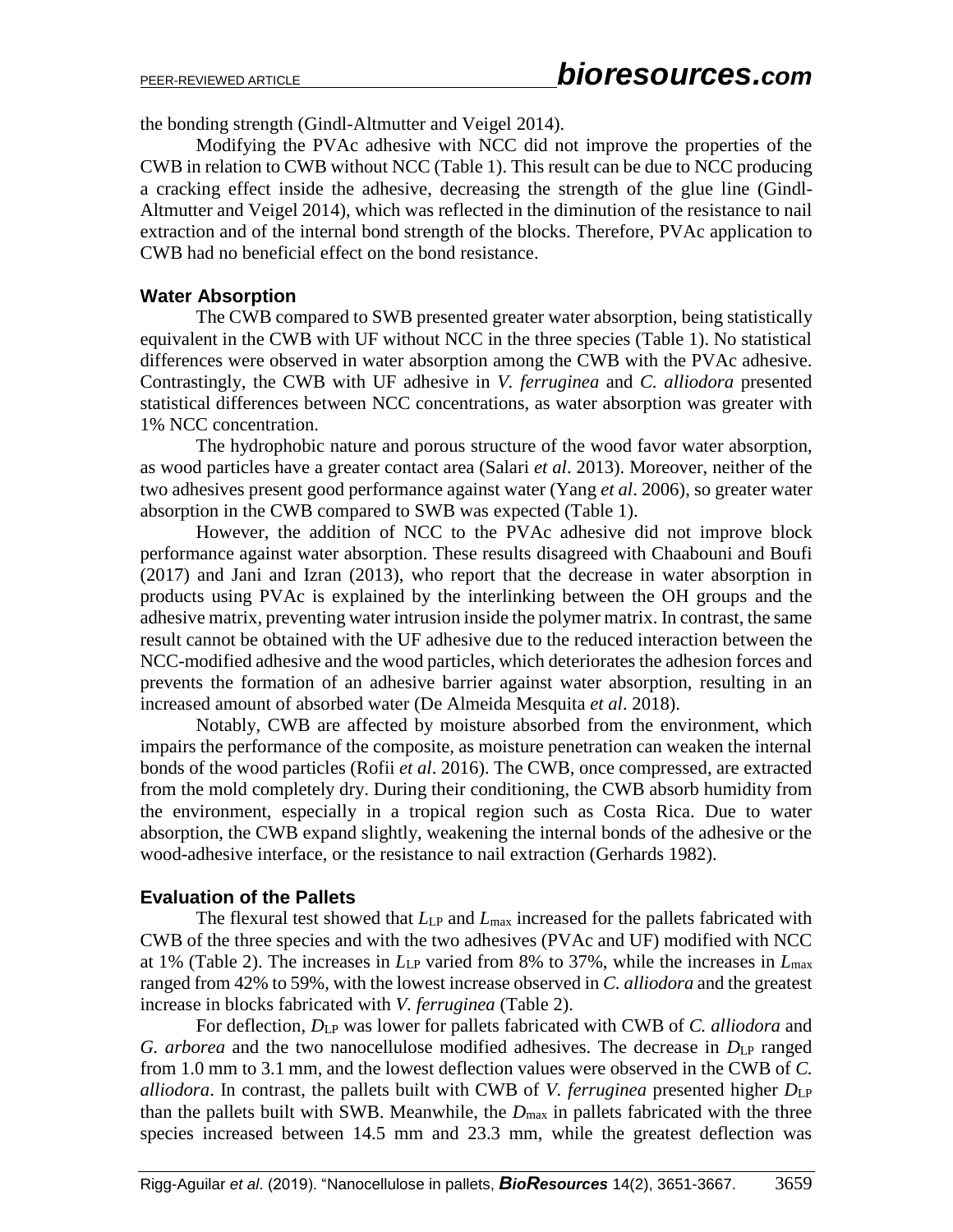observed in pallets of *C. alliodora* and *G. arborea*, with the lowest deflection in pallets fabricated with *V. ferruginea* (Table 2).

| Parameter             | Adhesive    | Value for<br><b>Pallets Built</b><br>of SWB | Cordia<br>alliodora | Gmelina<br>arborea | Vochysia<br>ferruginea |
|-----------------------|-------------|---------------------------------------------|---------------------|--------------------|------------------------|
|                       | <b>SWB</b>  | 1465                                        |                     |                    |                        |
| $L_{LP}$ (kg)         | <b>PVAc</b> |                                             | 1645 (12%)          | 1708 (17%)         | 2007 (37%)             |
|                       | UF          |                                             | 1580 (8%)           | 1635 (12%)         | 1702 (16%)             |
|                       | <b>SWB</b>  | 28.5                                        |                     |                    |                        |
| $D_{LP}$ (mm)         | <b>PVAc</b> |                                             | $25.9(-2.6)$        | $27.1(-1.4)$       | $29.8 (+1.3)$          |
|                       | UF          |                                             | $25.4(-3.1)$        | $27.5(-1.0)$       | $28.7 (+0.2)$          |
|                       | <b>SWB</b>  | 1556                                        |                     |                    |                        |
| $L_{\text{max}}$ (kg) | <b>PVAc</b> |                                             | 2377 (53%)          | 2392 (54%)         | 2483 (59%)             |
|                       | UF          |                                             | 2202 (42%)          | 2428 (56%)         | 2258 (45%)             |
|                       | <b>SWB</b>  | 31.24                                       |                     |                    |                        |
| $D_{\text{max}}$ (mm) | <b>PVAc</b> |                                             | $52.6 (+21.4)$      | $48.7 (+17.5)$     | $46.3 (+15.0)$         |
|                       | UF          |                                             | $49.4 (+18.2)$      | $54.5 (+23.3)$     | $45.7 (+14.5)$         |

**Table 2.** Failure Types in *V. ferruginea*, *C. alliodora*, and *G. arborea* Bonded with PVAc and UF Adhesives Under Two NCC Concentrations

Values in parentheses correspond to the percentage of load increase for  $L_{LP}$  and  $L_{max}$ . For  $D_{LP}$ and *D*max, the values in parentheses represent the deflection change of the pallet: less deflection (-) or greater deflection (+).

Figure 2 shows the behavior of the load applied to the pallets fabricated with the different types of blocks (SWB or CWB) relative to deflection. In most of cases, the loaddeflection curves of the SWB pallets were below the load-deflection curves of the pallets constructed with CWB glued with the two adhesives (PVAc and UF) modified with nanocellulose. This result means that the pallets fabricated with these blocks manufactured with PVAc or UF modified with nanocellulose will present less deflection compared to the pallets built of SWB, for the same load magnitude. Furthermore, these load-deflection curves also showed that there was less deflection when using the UF adhesive in CWB than in CWB glued with PVAc in *G. arborea* (Fig. 2b). However, the CWB with UF showed greater deflection than the CWB with PVAc in the same species (Fig. 2b). For *V. ferruginea* wood (Fig. 2c), the CWB with UF showed greater deflection than the CWB with PVAc and the load-deflection curves showed that there was less deflection when using the UF adhesive in the CWB. Meanwhile, the deflection for the same load in the wooden blocks of *C. alliodora* was similar for the two adhesives tested (Fig. 2a).

The pallets constructed with CWB of the three species presented the same failures shown by SWB pallets. There were four failure types. In type I, upper boards detached at the corners of the pallets, both from the lower boards and from the blocks themselves (Figs. 4a and 4b). In type II, the upper boards were broken (Fig. 3c). In type III, failure was caused by tension in the lower boards of the central block of the pallet (Fig. 3d). In type IV, internal block bonding failed (Fig. 3e).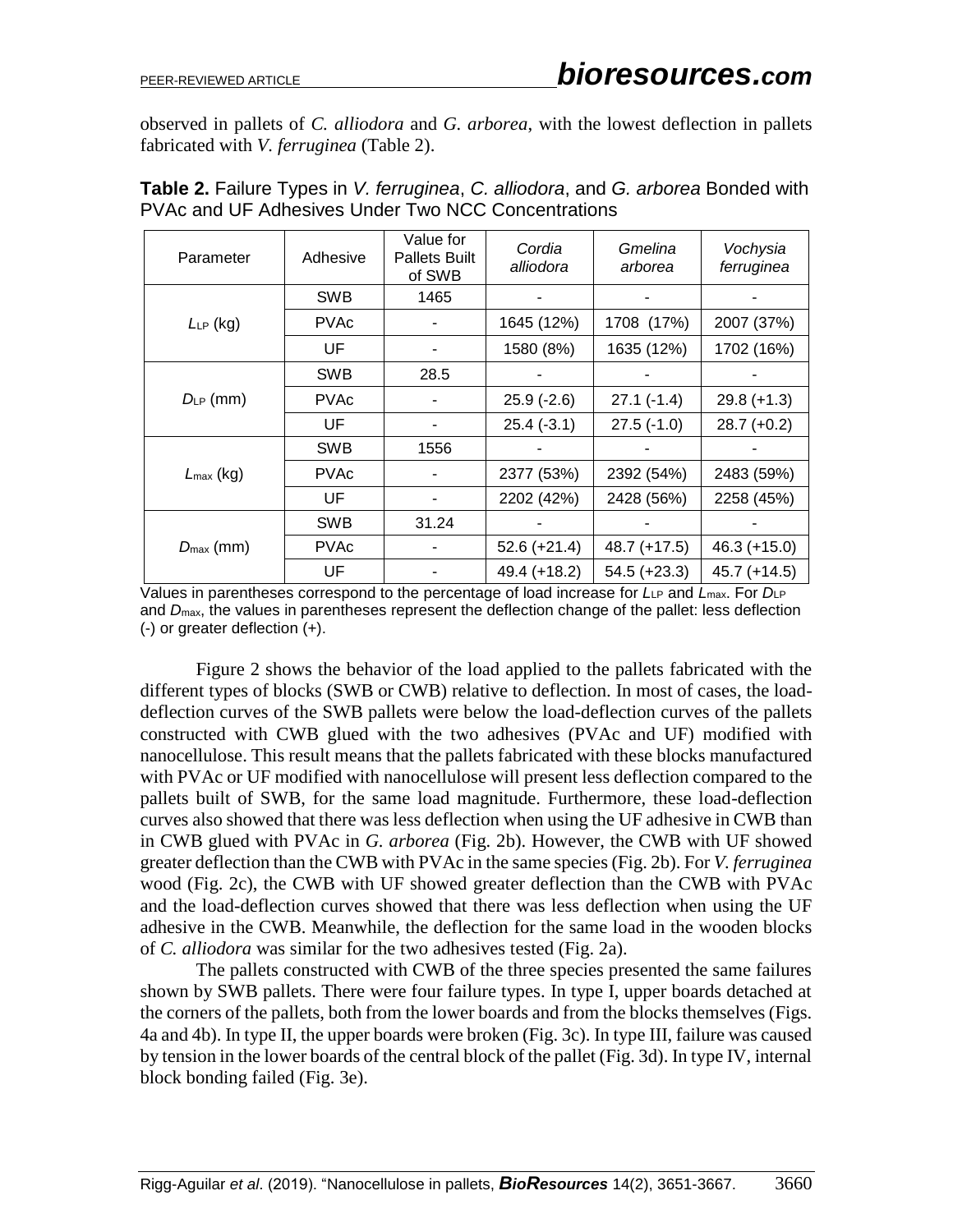

**Fig. 2.** Load curves *vs*. deflection in the flexural test for pallets fabricated with CWB of *Cordia alliodora* (a), *Gmelina arborea* (b), and *Vochysia ferruginea* (c) with two different wood adhesives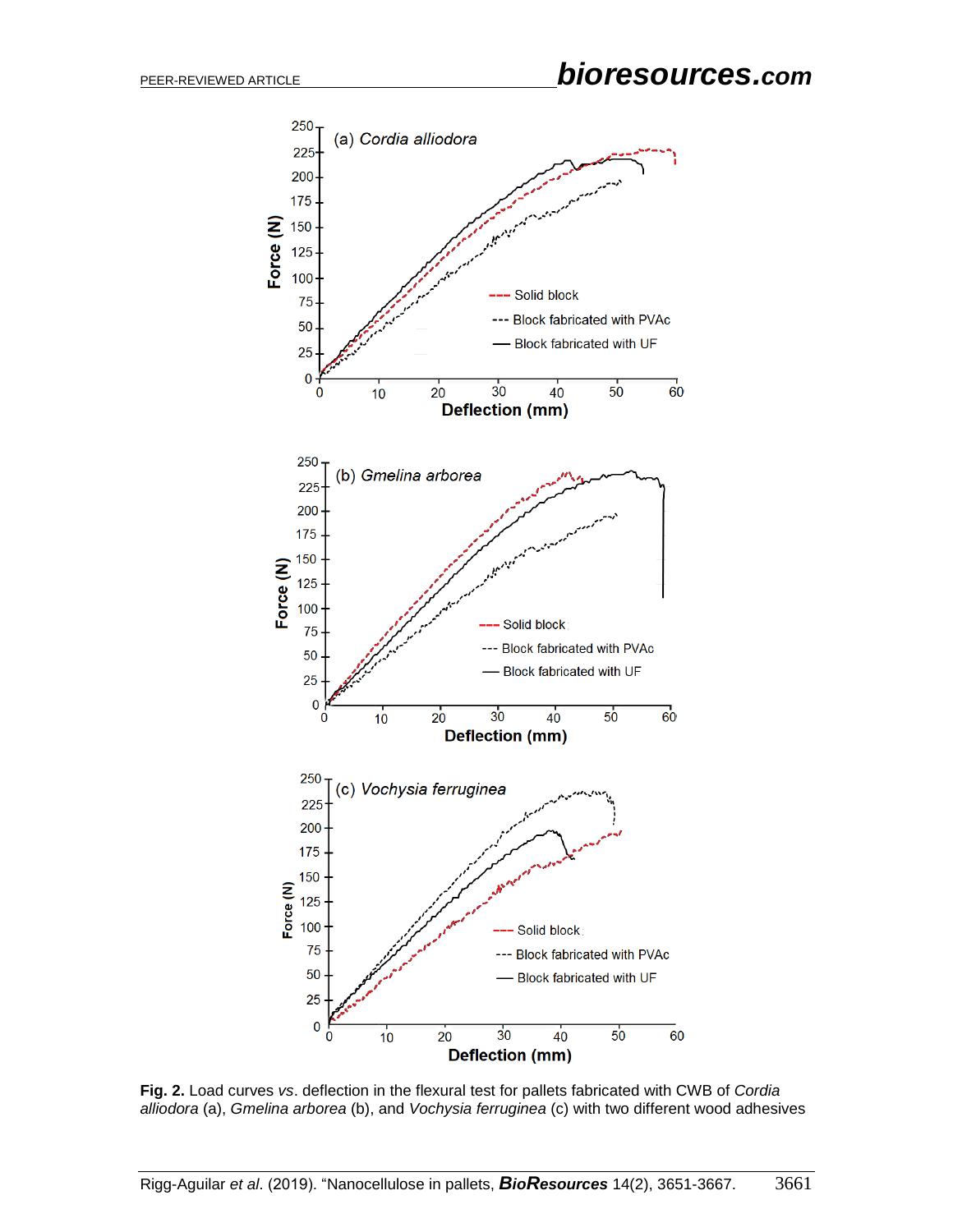Most pallets presented failure type I (Fig. 3a). Only one pallet fabricated with composite *V. ferruginea* blocks and another pallet built with composite *C. alliodora* blocks presented failure types II and IV (Figs. 3c and 3d), respectively. In the two pallets fabricated with CWB of *G. arborea* with the NCC-modified PVAc adhesive, the blocks failed due to internal bond failure (Fig. 3e).



**Fig. 3.** Failure types in pallet flexural tests: Type I, upper boards detached (a and b); Type II, upper board broken (c); Type III, failure due to tension (c); Type IV, upper boards were broken (d); and failure in internal block bonding (e)

Although it was observed that CWB has much lower internal bonding resistance, the pallets fabricated with CWB, the load at the limit of proportionality and the maximum load increased, while deflections were lower, compared with SWB. NCC-modified adhesives indicate that the increase in the resistance of is because the cellulose fibers in the glue line merge with the adhesive inside the wood cavities, allowing better penetration; consequently, greater strength is needed to separate two wood pieces (Kwon *et al.* 2015; Grishkewich *et al.* 2017). Then pallets fabricated with CWB jointed with nails showed the improvement of the proprieties of wood composites.

Finally, the pineapple wastes present the possibility of extracting NCC from the pineapple fibers for reinforcing wood composites and joint with wood residues produced in a sawmill can be converted into lignocellulosic composites, generally achieving better properties than solid wood. Then such composites can substitute for solid blocks from sawlogs, and they can be used in high-value products. Composite blocks for pallets are commonly used in pallet fabrication, and its equipment and technology are widely development. Thus, it is possible to fabricate pallets with wood composites having a high beneficial effect of NCC.

# **CONCLUSIONS**

1. The addition of 1% NCC to PVAc and UF adhesives for fabrication of CWB with *Vochysia ferruginea*, *Cordia alliodora*, and *Gmelina arborea* wood produced an increase in the internal bonding and in the nail extraction test of the blocks. Therefore,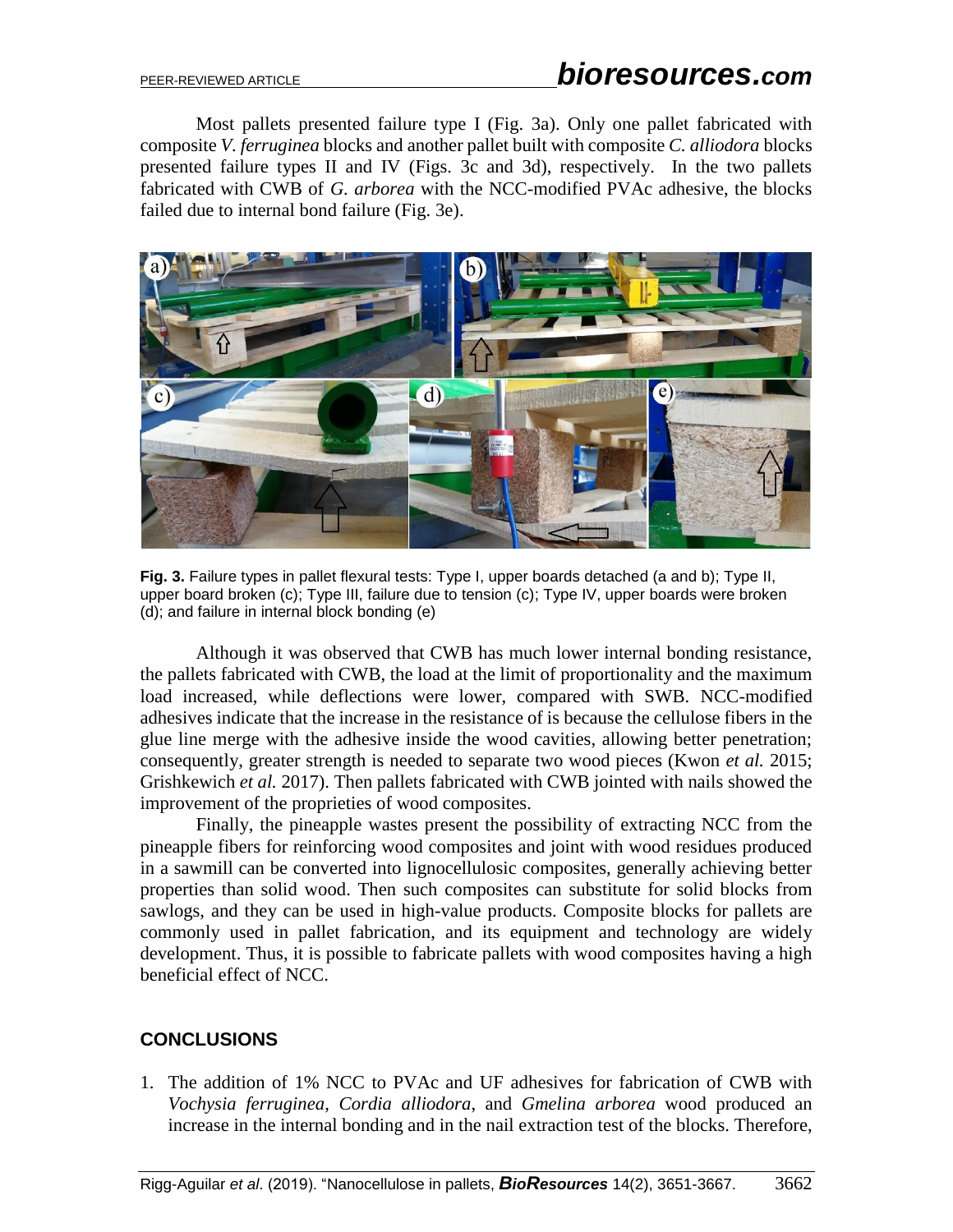the NCC improved the resistance properties of the wood adhesives. However, although the level of water absorption increased with added NCC, it remained higher than in SWB.

2. The CWB fabricated using NCC-modified PVAc and UF adhesives and wood from the tropical species commonly used for pallet fabrication in Costa Rica showed improved performance in static flexure tests of the European pallets, specifically in maximum load and deflection. This result, together with the tests conducted on CWB, indicates that substituting SWB with CWB and adding 1% NCC to the adhesives is a viable option that improves the structural performance of the European pallet.

## **ACKNOWLEDGMENTS**

The authors wish to thank the Vicerrectoría de Investigación y Extensión at the Instituto Tecnológico de Costa Rica for their assistance in conducting this study.

# **REFERENCES CITED**

- ASTM D143-14 (2018). "Standard test methods for small clear specimens of timber," ASTM International, West Conshohocken, PA.
- ASTM D1037-12 (2018). "Standard test methods for evaluating properties of wood-base fiber and particle panel materials," ASTM International, West Conshohocken, PA.
- ASTM D1761-12 (2018). "Standard test methods for mechanical fasteners in wood," ASTM International, West Conshohocken, PA.
- Atta-Obeng, E., Via, B. K., Fasina, O., Auad, M. L., and Jiang, W. (2013). "Cellulose reinforcement of phenol formaldehyde: Characterization and chemometric elucidation," *International Journal of Composite Materials* 3(3), 61-68.
- Aydemir, D. (2014). "The lap joint shear strength of wood materials bonded by cellulose fiber-reinforced polyvinyl acetate," *BioResources* 9(1), 1179-1188. DOI: 10.15376/biores.9.1.1179-1188
- Ayrilmis, N., Kwon, J.-H., Lee, S.-H., Han, T.-H., and Park, C.-W. (2016). "Microfibrillated-cellulose-modified urea-formaldehyde adhesives with different F/U molar ratios for wood-based composites," *Journal of Adhesion Science and Technology* 30(18), 2032-2043. DOI: 10.1080/01694243.2016.1175246
- Balakrishnan, P., Gopi, S., Geethamma, V. G., Kalarikkal, N., and Thomas, S. (2018). "Cellulose nanofiber *vs* nanocrystals from pineapple leaf fiber: A comparative studies on reinforcing efficiency on starch nanocomposites," *Macromolecular Symposia* 380(1), Article ID 1800102. DOI: 10.1002/masy.201800102
- Barrantas, A., and Ugalde, S. (2017). *Estadísticas 2016: Usos y Aportes de la Madera en Costa Rica [Uses and Contributions of Lumber in Costa Rica]*, Oficina Nacional Forestal [National Office of Forestry], Belén, Costa Rica.
- Camacho, M., Ureña, Y. R. C., Lopretti, M., Carballo, L. B., Moreno, G., Alfaro, B., and Baudrit, J. R. V. (2017). "Synthesis and characterization of nanocrystalline cellulose derived from pineapple peel residues," *Journal of Renewable Materials* 5(3-4), 271- 279. DOI: 10.7569/JRM.2017.634117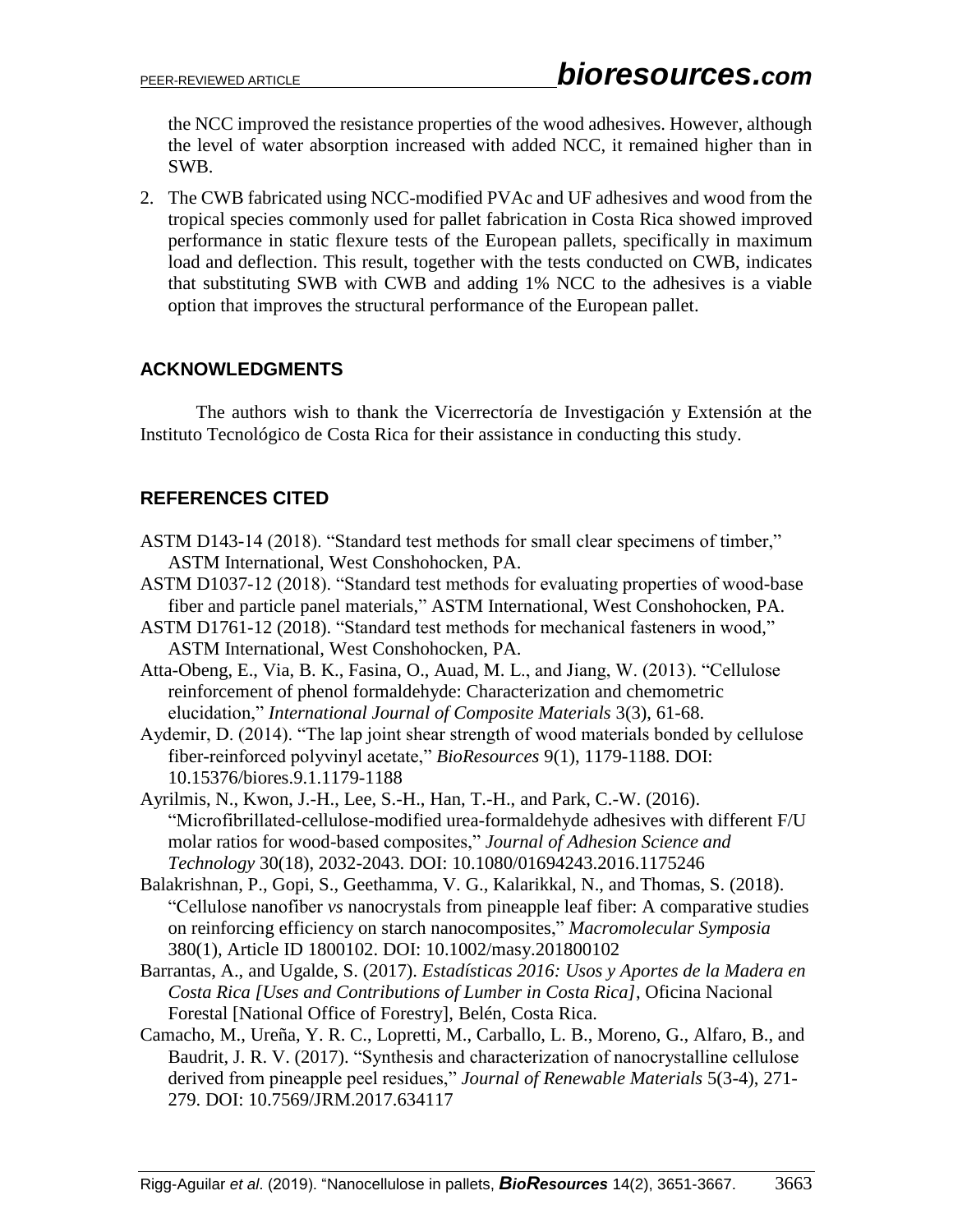- Carvalho, L. M. H., Costa, M. R. N., and Costa, C. A. V. (2003). "A global model for the hot-pressing of MDF," *Wood Science and Technology* 37(3-4), 241-258. DOI: 10.1007/s00226-003-0170-z
- Chaabouni, O., and Boufi, S. (2017). "Cellulose nanofibrils/polyvinyl acetate nanocomposite adhesives with improved mechanical properties," *Carbohydrate Polymers* 156, 64-70. DOI: 10.1016/j.carbpol.2016.09.016
- Darnaudery, M., Fournier, P., and Léchaudel, M. (2018). "Low-input pineapple crops with high quality fruit: Promising impacts of locally integrated and organic fertilisation compared to chemical fertilisers," *Experimental Agriculture* 54(2), 286- 302. DOI: 10.1017/S0014479716000284
- De Almeida Mesquita, R. G., Mendes, L. M., Sanadi, A. R., De Sena Neto, A. R., Claro, P. I. C., Corrêa, A. C., and Marconcini, J. M. (2018). "Urea formaldehyde and cellulose nanocrystals adhesive: Studies applied to sugarcane bagasse particleboards," *Journal of Polymers and the Environment* 26(7), 3040-3050. DOI: 10.1007/s10924-018-1189-4
- Espinoza-Durán, J., and Moya, R. (2013). "Aprovechamiento e industrialización de dos plantaciones de *Gmelina arborea* de 15 años de edad en diferentes condiciones de pendiente," *Rev. Chapingo. Serie Ciencias Forestales y del Ambiente* 19 (2), 237-248. DOI: 10.5154/r.rchscfa.2011.09.067
- Gaitán-Alvarez, J., Moya, R., Rodríguez-Zúñiga, A., and Puente-Urbina, A. (2017). "Characterization of torrefied biomass of five reforestation species (*Cupressus lusitanica*, *Dipteryx panamensis*, *Gmelina arborea*, *Tectona grandis*, and *Vochysia ferruginea*) in Costa Rica," *BioResources* 12(4), 7566-7589. DOI: 10.15376/biores.12.4.7566-7589
- Gerhards, C. C. (1982). "Effect of moisture content and temperature on the mechanical properties of wood: An analysis of immediate effects," *Wood and Fiber Science* 14(1), 4-36.
- Gindl-Altmutter, W., and Veigel, S. (2014). "Nanocellulose-modified wood adhesives," in: *Handbook of Green Materials, Vol. 2. Bionanocomposites: Processing, Characterization and Properties*, K. Oksman, A. P. Mathew, A. Bismarck, O. Rojas, and M. Sain (eds.), World Scientific Publishing, Hackensack, NJ, USA, pp. 253-264. DOI: 10.1142/9789814566469\_0031
- Grishkewich, N., Mohammed, N., Tang, J., and Tam, K. C. (2017). "Recent advances in the application of cellulose nanocrystals," *Current Opinion in Colloid & Interface Science* 29, 32-45. DOI: 10.1016/j.cocis.2017.01.005
- Hoadley, R. B. (2000). *Understanding Wood: A Craftsman's Guide to Wood Technology*, The Taunton Press, Newtown, CT, USA.
- Hunt, J. F., Leng, W., and Tajvidi, M. (2017). "Vertical density profile and internal bond strength of wet-formed particleboard bonded with cellulose nanofibrils," *Wood and Fiber Science* 49(4), 1-11.
- ISO 8611-1 (2013). "Pallets for materials handling— Flat pallets— Part 1: Test methods," International Organization for Standardization, Geneva, Switzerland.
- Jani, S. M., and Izran, K. (2013). "Mechanical and physical properties of ureaformaldehyde bonded kenaf core particle boards," *Journal of Tropical Agriculture and Food Science* 41(2), 341-347.
- Jadin, I., Meyfroidt, P., Zamora Pereira, J., and Lambin, E. (2017). "Unexpected interactions between agricultural and forest sectors through international trade: Wood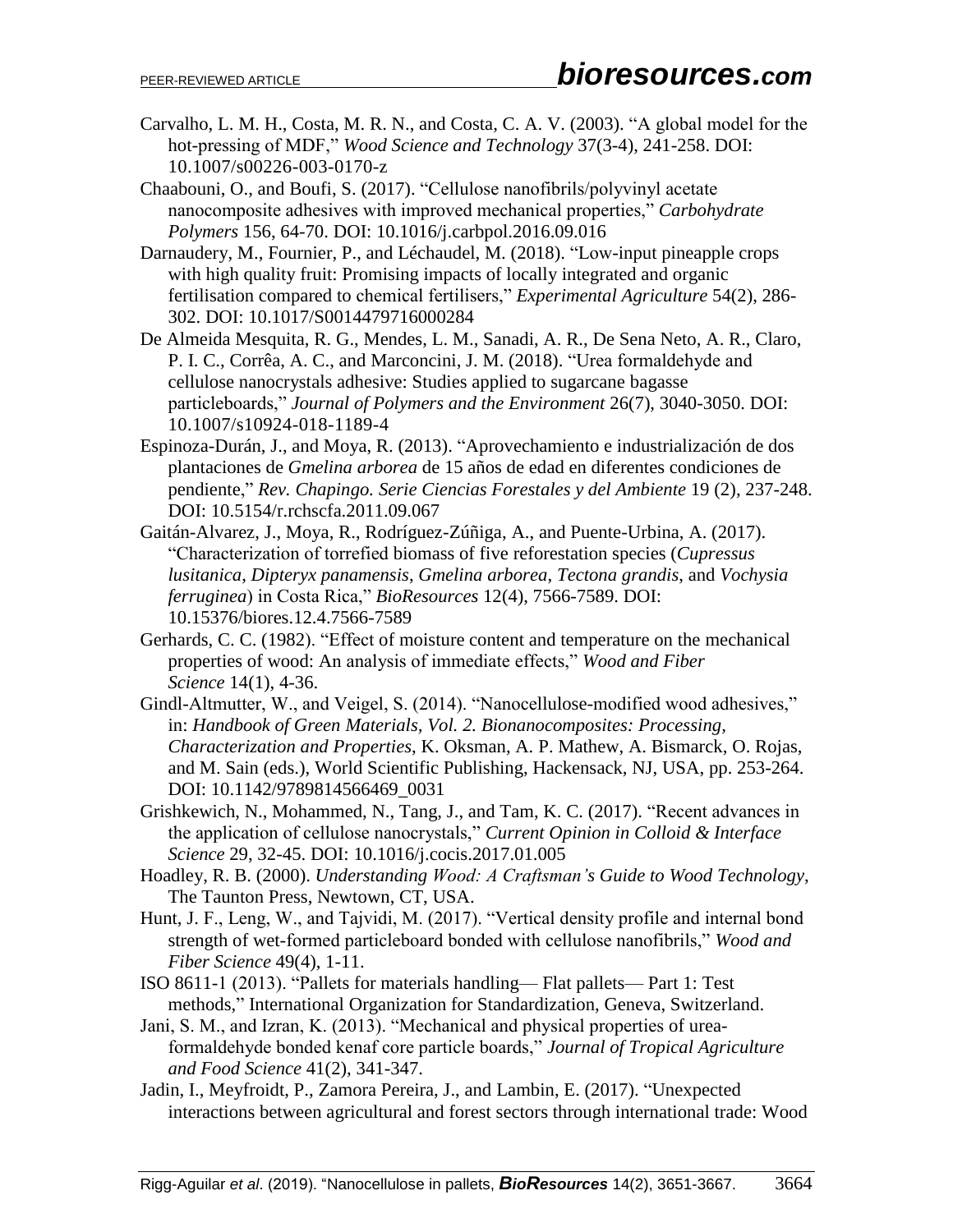pallets and agricultural exports in Costa Rica," *Land* 6(1), 1-16. DOI:10.3390/land6010001

- Khanjanzadeh, H., Bahmani, A. A., Rafighi, A., and Tabarsa, T. (2012). "Utilization of bio-waste cotton (*Gossypium hirsutum* L.) stalks and underutilized paulownia (Paulownia fortunie) in wood-based composite particleboard," *African Journal of Biotechnology* 11(31), 8045-8050. DOI: 10.5897/AJB12.288
- Khanjanzadeh, H., Behrooz, R., Bahramifar, N., Gindl-Altmutter, W., Bacher, M., Edler, M., and Griesser, T. (2018). "Surface chemical functionalization of cellulose nanocrystals by 3-aminopropyltriethoxysilane. *International Journal of Biological Macromolecules*," 106, 1288-1296. DOI: 10.1016/j.ijbiomac.2017.08.136.
- Khanjanzadeh, H., Behrooz, R., Bahramifar, N., Pinkl, S., and Gindl-Altmutter, W. (2019). "Application of surface chemical functionalized cellulose nanocrystals to improve the performance of UF adhesives used in wood based composites-MDF type. *Carbohydrate Polymers*," 206, 11-20. DOI: 10.1016/j.carbpol.2018.10.115
- Kain, G., Heinzmann, B., Barbu, M. C., and Petutschnigg, A. (2013). "Softwood bark for modern composites," *Pro Ligno* 9(4), 460-468.
- Kwon, J. H., Lee, S.-H., Ayrilmis, N., and Han, T. H. (2015). "Tensile shear strength of wood bonded with urea–formaldehyde with different amounts of microfibrillated cellulose," *International Journal of Adhesion and Adhesives* 60, 88-91. DOI: 10.1016/j.ijadhadh.2015.04.002
- Lavoine, N., Desloges, I., Dufresne, A., and Bras, J. (2012). "Microfibrillated cellulose Its barrier properties and applications in cellulosic materials: A review," *Carbohydrate Polymers* 90(2), 735-764. DOI: 10.1016/j.carbpol.2012.05.026
- Leng, W., Hunt, J. F., and Tajvidi, M. (2017). "Effects of density, cellulose nanofibrils addition ratio, pressing method, and particle size on the bending properties of wetformed particleboard," *BioResources* 12(3), 4986-5000. DOI: 10.15376/biores.12.3.4986-5000
- Li, R., Fei, J., Cai, Y., Li, Y., Feng, J., and Yao, J. (2009). "Cellulose whiskers extracted from mulberry: A novel biomass production," *Carbohydrate Polymers* 76(1), 94-99. DOI: 10.1016/j.carbpol.2008.09.034
- Liew, F. K., Hamdan, S., Rahman, M. R., Rusop, M., Lai, J. C. H., Hossen, M. F., and Rahman, M. M. (2015). "Synthesis and characterization of cellulose from green bamboo by chemical treatment with mechanical process," *Journal of Chemistry* 2015, Article ID 212158. DOI: 10.1155/2015/212158
- Mahrdt, E., Pinkl, S., Schmidberger, C., Van Herwijnen, H. W. G., Veigel, S., and Gindl-Altmutter, W. (2016). "Effect of addition of microfibrillated cellulose to ureaformaldehyde on selected adhesive characteristics and distribution in particleboard," *Cellulose* 23(1), 571-580. DOI: 10.1007/s10570-015-0818-5
- Morán, J. I., Alvarez, V. A., Cyras, V. P., and Vázquez, A. (2008). "Extraction of cellulose and preparation of nanocellulose from sisal fibers," *Cellulose* 15(1), 149- 159. DOI: 10.1007/s10570-007-9145-9
- Moya, R., Berrocal, A., Rodríguez-Zúñiga, A., Rodriguez-Solis, M., Villalobos-Barquero, V., Starbird, R., and Vega-Baudrit, J. (2016). "Biopulp from pineapple leaf fiber produced by colonization with two white-rot fungi: *Trametes versicolor* and *Pleurotus ostreatus*," *BioResources* 11(4), 8756-8776. DOI: 10.15376/biores.11.4.8756-8776
- Moya, R., and Camacho, D. (2014). "Production of natural fiber obtained from the leaves of pineapple plants (*Ananas comosus*) cultivated in Costa Rica," in: *Biomass*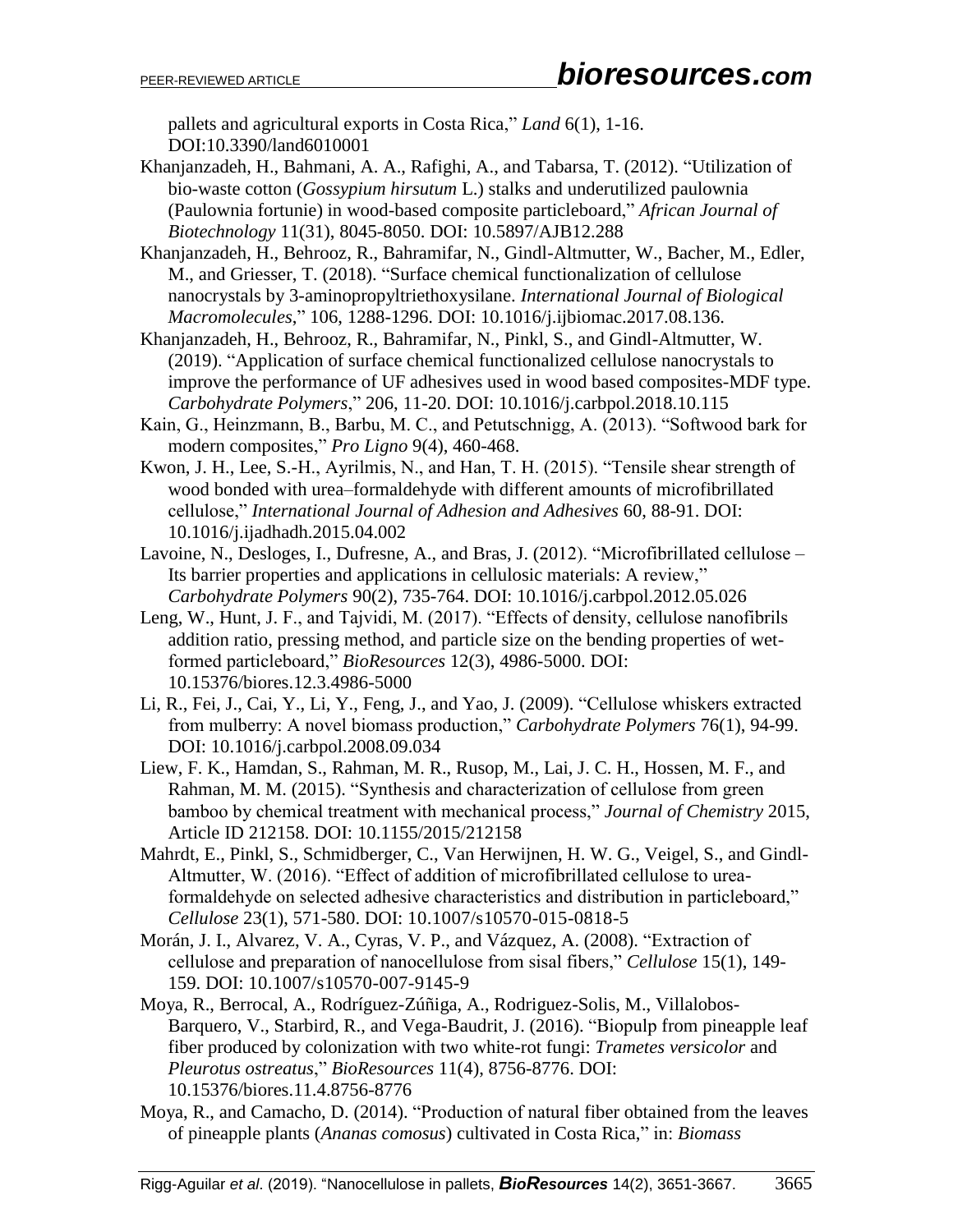*and Bioenergy: Processing and Properties*, K. R. Hakeem, M. Jawaid, and U. Rashid (eds.), Springer, New York, NY, USA, pp. 111-124. DOI: 10.1007/978-3-319-07641- 6\_7

- Moya, R., Rodríguez-Zúñiga, A., and Vega-Baudrit, J. (2015a). "Effects of adding multiwall carbon nanotubes on performance of polyvinyl acetate and ureaformaldehyde adhesives in tropical timber species," *Journal of Nanomaterials* 2015, Article ID 895650. DOI: 10.1155/2015/895650
- Moya, R., Rodríguez-Zúñiga, A., Vega-Baudrit, J., and Álvarez, V. (2015b). "Effects of adding nano-clay (montmorillonite) on performance of polyvinyl acetate (PVAc) and urea-formaldehyde (UF) adhesives in *Carapa guianensis*, a tropical species," *International Journal of Adhesion and Adhesives* 59, 62-70. DOI: 10.1016/j.ijadhadh.2015.02.004
- Pirayesh, H., Khanjanzadeh, H., and Salari, A. (2013). "Effect of using walnut/almond shells on the physical, mechanical properties and formaldehyde emission of particleboard," *Composites Part B: Engineering*, 45(1), 858-863. DOI: 10.1016/j.compositesb.2012.05.008
- Poletto, M., Ornaghi, Jr., H. L., and Zattera, A. J. (2014). "Native cellulose: Structure, characterization and thermal properties," *Materials* 7(9), 6105-6119. DOI: 10.3390/ma7096105
- Ramires, E. C., and Dufresne, A. (2012). "Cellulose nanoparticles as reinforcement in polymer nanocomposites," in: *Advances in Polymer Nanocomposites: Types and Applications*, F. Gao (ed.), Woodhead Publishing Limited, Cambridge, UK, pp. 131- 163. DOI: 10.1533/9780857096241.1.131
- Rangel, L., Moreno, P., Trejo, S., and Valero, S. (2017). "Propiedades de tableros aglomerados de partículas fabricados con madera de *Eucalyptus urophylla* [Properties particleboards manufactured with *Eucalyptus urophylla* wood]," *Maderas. Ciencia y Tecnología* 19(3), 373-386 DOI: 10.4067/S0718-221X2017005000032
- Rattanapoltee, P., and Kaewkannetra, P. (2014). "Utilization of agricultural residues of pineapple peels and sugarcane bagasse as cost-saving raw materials in *Scenedesmus acutus* for lipid accumulation and biodiesel production," *Applied Biochemistry and Biotechnology* 173(6), 1495-1510. DOI: 10.1007/s12010-014-0949-4
- Rigg-Aguilar, P., Moya, R., Vega-Baudrit, J., Gloria, O., Starbird, R., Puente-Urbina, A., Méndez, D., Potosme, L. D., and Esquivel, M. (2019). "Micro- and nanofibrillated cellulose extracted from pineapple (*Ananas comosus*) stems and its application in polyvinyl acetate (PVAc) and urea-formaldehyde (UF) wood adhesives," Working paper, Escuela de Ingeniería Forestal, Instituto Tecnológico de Costa Rica, Cartago, Costa Rica.
- Rofii, M. N., Kubota, S., Kobori, H., Kojima, Y., and Suzuki, S. (2016). "Furnish type and mat density effects on temperature and vapor pressure of wood-based panels during hot pressing," *Journal of Wood Science* 62(2), 168-173. DOI: 10.1007/s10086-015-1531-6
- Rowell, R. M. (2012). *Handbook of Wood Chemistry and Wood Composites*, CRC Press, Boca Raton, FL, USA.
- Salari, A., Tabarsa, T., Khazaeian, A., and Saraeian, A. (2013). "Improving some of applied properties of oriented strand board (OSB) made from underutilized low quality paulownia (*Paulownia fortunie*) wood employing nano-SiO2," *Industrial Crops and Products* 42, 1-9. DOI: 10.1016/j.indcrop.2012.05.010